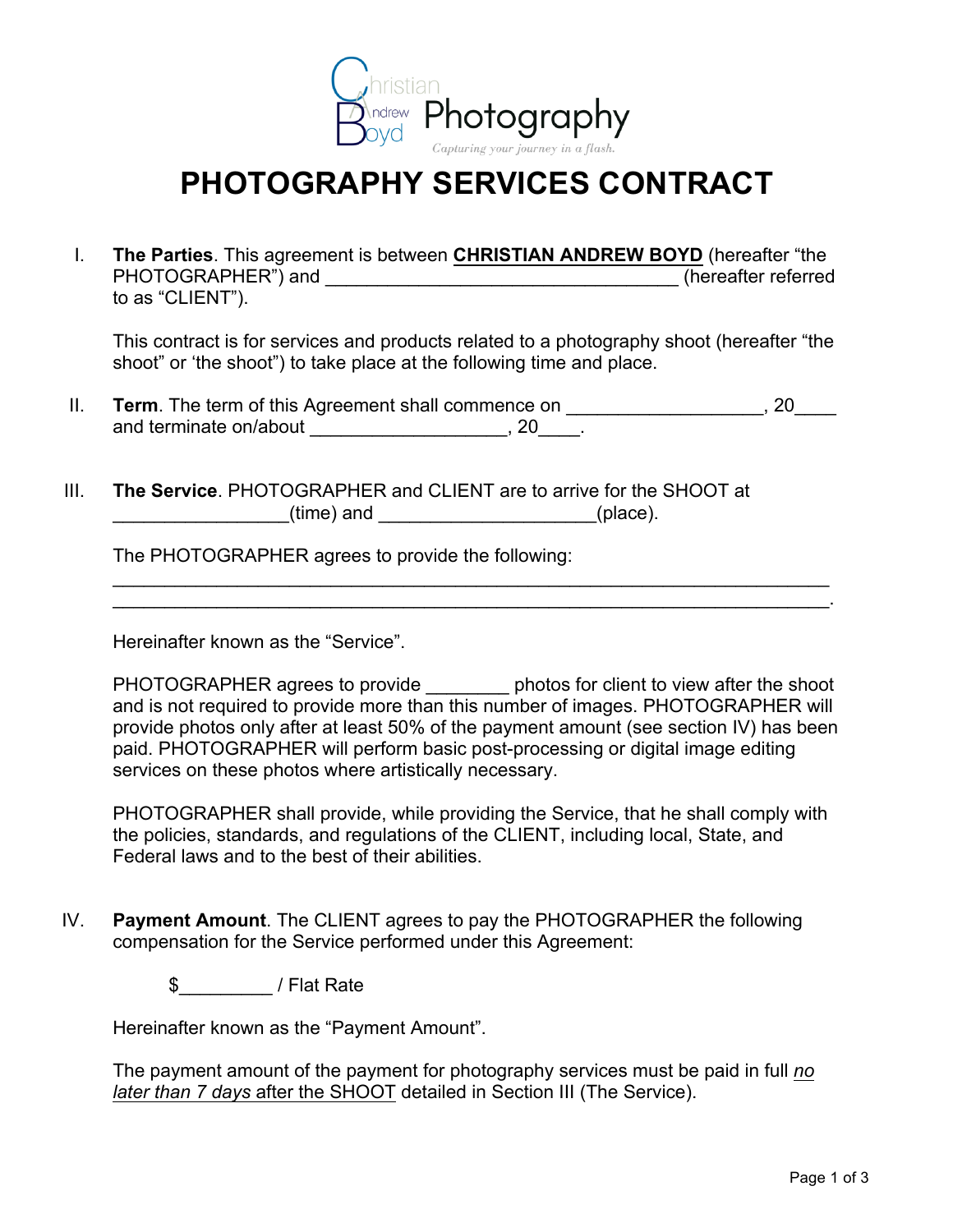- V. **Inspection of Services/Quality Check Quarantine**. The PHOTOGRAPHER will work with the CLIENT to produce the desired outcome. If any of the Services performed by the Photographer pursuant to this Agreement are defective or incomplete, the Client shall have the right to notify the Photographer, at which time the Photographer shall promptly correct or re-shoot such work within a reasonable time.
- VI. **Confidentiality**. PHOTOGRAPHER acknowledges and agrees that all information and personal details regarding the Client and the Shoot (including but not limited to payment information, artistic process, etc…) is confidential. Photographer shall not, during the term of this Agreement or after its termination, disclose any Confidential Information without the prior consent of the Client.
	- a. **No Release**. PHOTOGRAPHER agrees that the termination of this Agreement shall not release him/her/they from the obligations in this Section.

## VII. **Indemnification:**

- a. PHOTOGRAPHER and CLIENT agree that PHOTOGRAPHER is in no obligation to capture any specific moment, or pose, or person(s) during the SHOOT.
- b. If PHOTOGRAPHER is unable to perform the services in this contract for any cause outside its control, PHOTOGRAPHER will return in full all payments made by CLIENT in relation to this SHOOT.
- c. CLIENT agrees to indemnify and hold harmless PHOTOGRAPHER for any liability, damage, or loss related to technological failure, including data loss.
- d. CLIENT understands and agrees that PHOTOGRAPHER is not required to maintain copies of the photos from this shoot more than sixty (60) days after the photos have been delivered to client.
- e. CLIENT agrees to hold PHOTOGRAPHER harmless for any personal injury, which may occur as the CLIENT poses or works with PHOTOGRAPHER.
- f. PHOTOGRAPHER will strive to present photos in a workmanlike manner but is not required to cater to specific aesthetic preferences of CLIENT.
- VIII. **Duty of Client:** CLIENT will obtain all permissions necessary for PHOTOGRAPHER to photograph at the SHOOT. PHOTOGRAPHER has no duty to obtain permissions at reception centers, churches, buildings, properties, or other locations to operate thereon. CLIENT agrees that any failure to obtain these permissions resulting in fines to photographer, or which prevent the photographer from photographing the event(s), is not the fault, liability, or responsibility of photographer.
- IX. **Model Release:** CLIENT grants permission to PHOTOGRAPHER and its assigns, licensees, and sublicensees permission to use CLIENT'S image, or likeness in any and all forms of media for commercial purposes, advertising, trade, personal use, or any and all other uses. Therefore, PHOTOGRAPHER may use CLIENT'S likeness and image on PHOTOGRAPHER'S website, or other advertising.